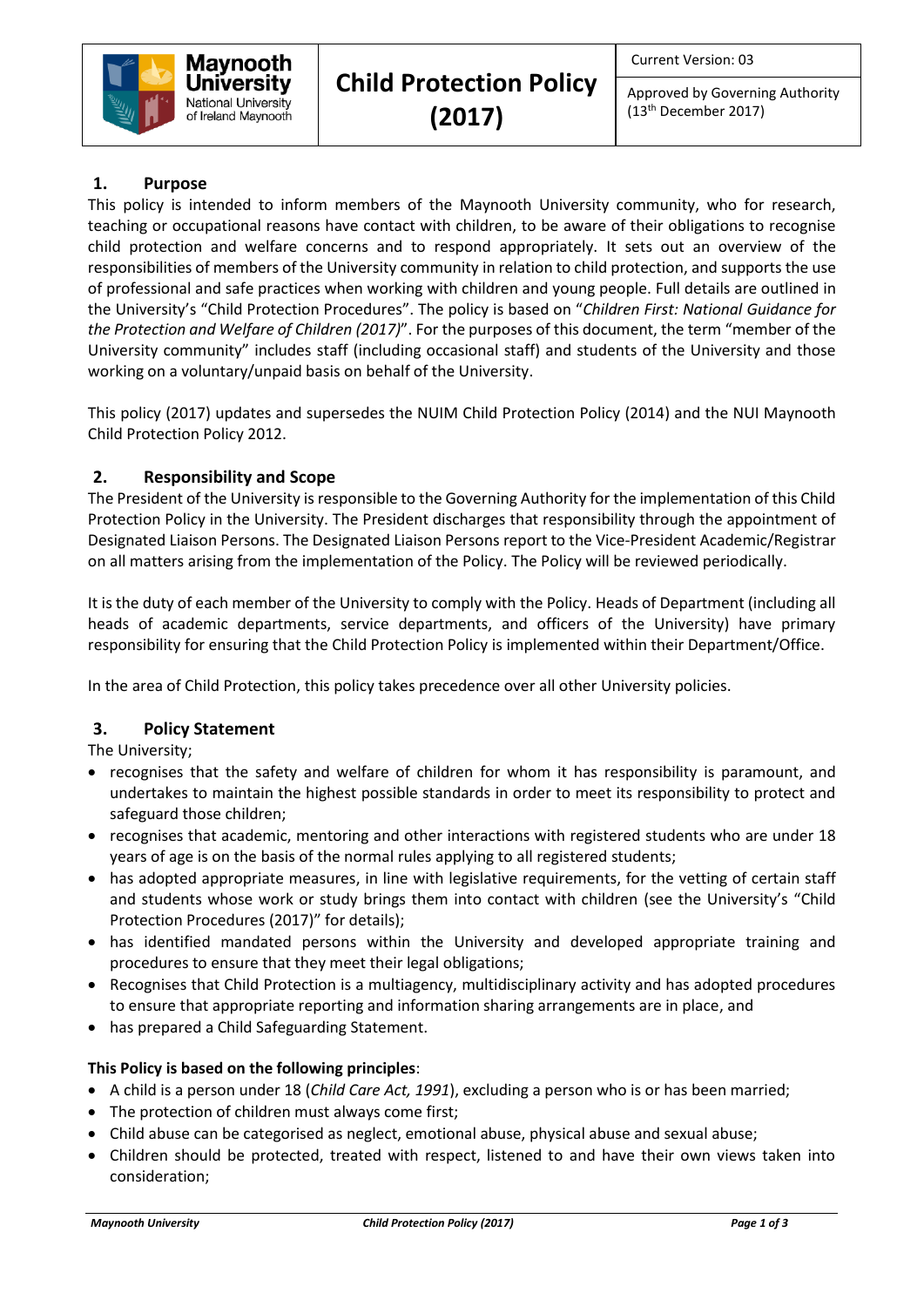- Members of the University community have a duty to raise concerns about the behaviour of others which may be harmful to children;
- The safest possible practices will be adopted by the University to minimise the possibility of harm or accidents happening to children, and to protect members of the University community from the necessity to take risks which may leave them open to accusations of abuse or neglect (see the University's "Child Protection Procedures (2017)" for guidance for staff and students);
- Members of the University community who work with children must maintain a policy of openness (subject to confidentiality guidelines);
- The University will maintain links with Tusla (the Child and Family Agency), and will facilitate the reporting and sharing of information as required.

# **4. Designated Liaison Persons**

The University has appointed two Designated Liaison Persons to act as a resource to any member of the University community who has child protection queries or concerns. The Designated Liaison Persons liaise with outside agencies as required and are responsible for reporting suspicions or allegations of child abuse to Tusla or/and An Garda Síochána.

## **5. Mandated Persons**

Mandated persons (in accordance with the provisions of the Children First Act 2015) are people who have contact with children or adults and who, because of their qualifications, training and employment role, are in a key position to help protect children from harm. Mandated persons who are employed by the University, or mandated persons who are providing services to the University, have a statutory obligation to report mandated concerns to Tusla. This obligation is discharged by mandated persons making a joint report with a Designated Liaison Person to Tusla.

## **6. Mandatory Reporting to State Authorities**

The University is obliged to inform Tusla of any **reasonable grounds for concern** that a child may have been, is being, or is at risk of being abused or neglected. It is not necessary for any member of the University community to prove that abuse has occurred to report a concern to Tusla. All that is required is that there are reasonable grounds for concern. It is Tusla's role to assess concerns that are reported to it. Reporting is done by one of the Designated Liaison Persons (except in the case of mandated persons). Subsequent to, or in parallel with this reporting, internal investigations may be carried out.

Where an allegation is made against a member of staff, the Designated Liaison Person will inform the Director of Human Resources, who will carry out or cause to be carried out an independent investigation in keeping with the principles set out in the Statutes of the University.

Where an allegation is made against a student of the University, the Designated Liaison Person will inform the Vice-President Academic/Registrar who will carry out or cause to be carried out an independent investigation in keeping with the principles set out in the General Rules of the University.

Such investigations by the Director of Human Resources or the Vice-President Academic/Registrar do not impact on the duty to report the allegation of abuse to Tusla or/and An Garda Síochána as appropriate.

# **7. Actions to be taken by Members of the University community (Staff or Students)**

- Members of the University community must be alert to the possibility that children with whom they are in contact could be victims of abuse.
- **If staff members or students have any concerns, or anyone raises concerns with them, they must contact one of the Designated Liaison Persons immediately to seek advice.**
- In cases of an emergency, where it is believed that a child is at serious and imminent risk, immediate contact should be made in the first instance with the General Services Manager (who will ensure the immediate safety of the child on campus) and who will alert An Garda Síochána. One of the Designated Liaison Persons should be informed, who will immediately inform the Child and Family Agency (TUSLA).